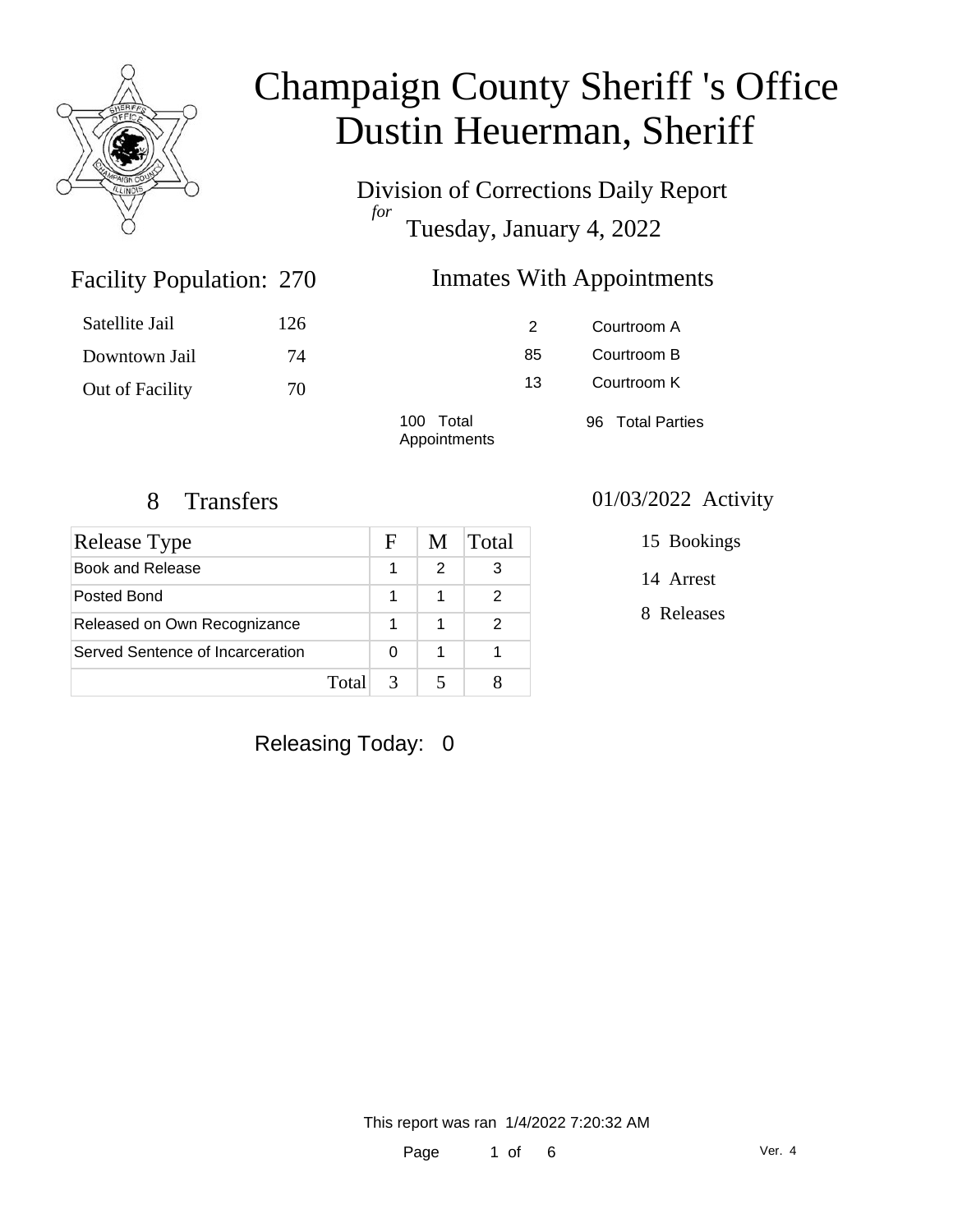

Division of Corrections Daily Report *for* Tuesday, January 4, 2022

### Custody Status Count

- Electronic Home Dentention 11
	- Felony Arraignment 8
	- Felony Pre-Sentence 6
		- Felony Pre-Trial 208
	- Felony Pre-Trial DUI 3
	- Felony Sentenced CCSO 1
	- Felony Sentenced IDOC 18
		- Hold Other 2
	- Hold Sentenced CCCC 1
	- Misdemeanor Arraignment 1
		- Misdemeanor Other 1
		- Misdemeanor Pre-Trial 3
- Misdemeanor Sentenced CCSO 2
	- Petition to Revoke 1
	- Remanded to DHS 2
	- Traffic Sentenced CCSO 2
		- Total 270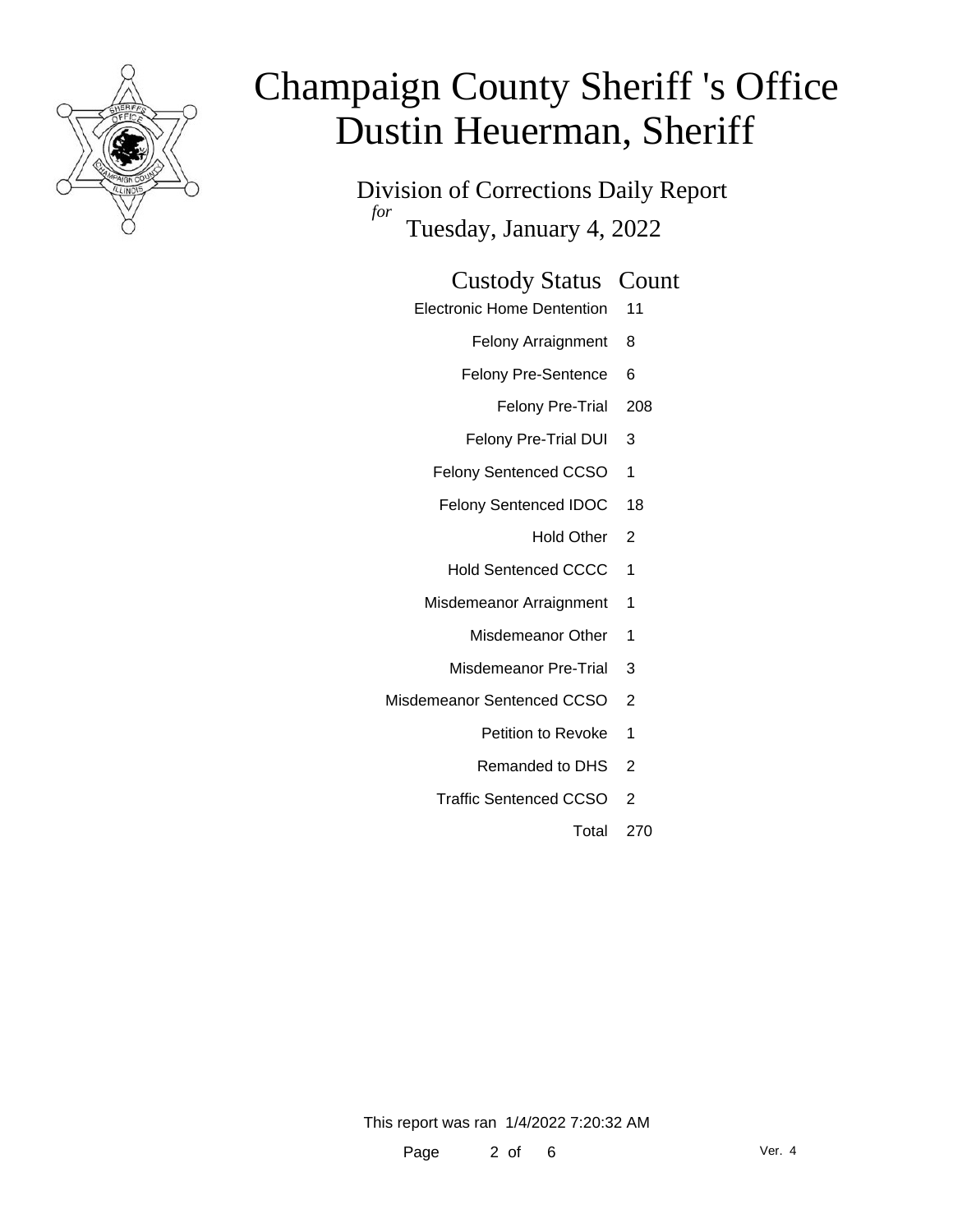

Division of Corrections Daily Report *for* Tuesday, January 4, 2022

### Inmates With Appointments

| Jailing Party Name             | Location    | Number of Records / Node |
|--------------------------------|-------------|--------------------------|
| ACKERMAN, CODY JAMES           | Courtroom B | 1 / Downtown Jail        |
| ADAMS, JESSE RAY               | Courtroom B | 2 / Downtown Jail        |
| ADAMS, WENDY DELOISE           | Courtroom B | 1 / Satellite Jail       |
| AKINS, KEVIN IVAN              | Courtroom B | 1 / Satellite Jail       |
| ALSTON, KAREASHA QUAY-YONNA    | Courtroom K | 1 / Satellite Jail       |
| BARBER, MARK ANTHONY, Junior   | Courtroom B | 1 / Satellite Jail       |
| BENNETT, JOHN MICHAEL          | Courtroom B | 1 / Out of Facility      |
| BERRY, DAVID ISAAC             | Courtroom B | 1 / Satellite Jail       |
| <b>BOOKER, STEPHON MONTELL</b> | Courtroom B | 1 / Out of Facility      |
| <b>BRIGGS, PATRICK MONTAY</b>  | Courtroom B | 1 / Out of Facility      |
| <b>BROWN, DANTE MAURICE</b>    | Courtroom B | 1 / Satellite Jail       |
| <b>BROWN, JAMES BRONELL</b>    | Courtroom B | 1 / Downtown Jail        |
| BROWN, JAVON SHANTEZ           | Courtroom B | 1 / Downtown Jail        |
| <b>BROWN, LIONEL TERRELL</b>   | Courtroom B | 1 / Downtown Jail        |
| <b>BROWN, MARKEL RIKKI</b>     | Courtroom B | 1 / Out of Facility      |
| BROWN, ROCKEITH JAVONTE        | Courtroom B | 1 / Out of Facility      |
| <b>BROWN, SIDREA RENEIA</b>    | Courtroom B | 1 / Satellite Jail       |
| BRYANT, DANNY EUGENE           | Courtroom B | 1 / Downtown Jail        |
| <b>BURNETT, TIMOTHY LYNN</b>   | Courtroom B | 1 / Downtown Jail        |
| CAIN, ISAIAH DEPRIEST          | Courtroom B | 1 / Out of Facility      |
| CALKINS, STEVEN RAY            | Courtroom B | 1 / Downtown Jail        |
| CAMPBELL, KEITH KNAQEEB        | Courtroom B | 1 / Out of Facility      |
| CARTER, DEMONDRE DAVON         | Courtroom B | 1 / Out of Facility      |
| CHAPPLE, MALIK BIANCO          | Courtroom B | 1 / Downtown Jail        |
| COLBERT, ARIEANA FELICIA       | Courtroom B | 1 / Satellite Jail       |
| <b>CRAIG, ANTOINE DARRELL</b>  | Courtroom B | 2 / Out of Facility      |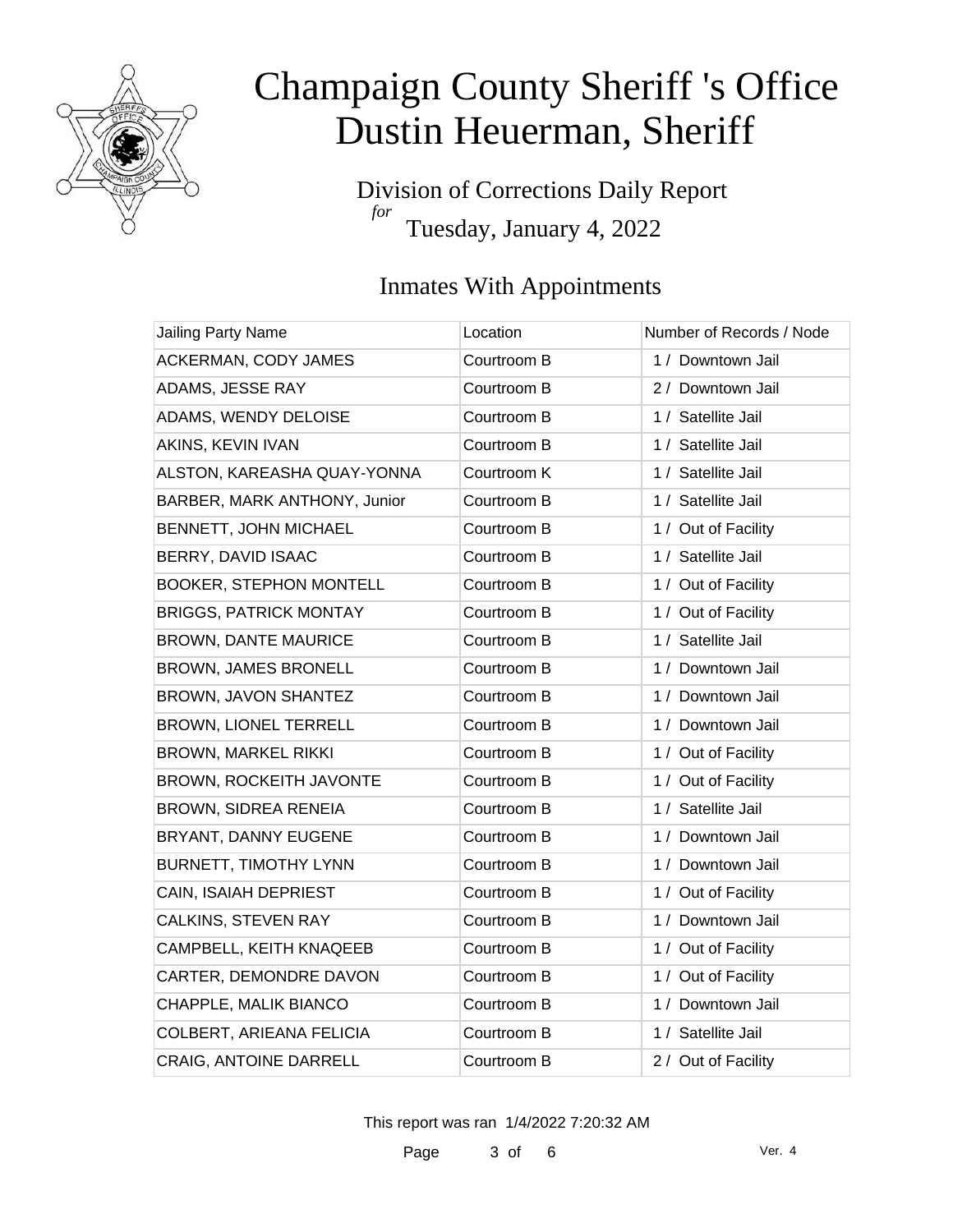

#### Division of Corrections Daily Report *for*

Tuesday, January 4, 2022

| 1 / Satellite Jail<br>DAVIS, MARTIN DENNIS<br>Courtroom B<br>DAVIS-MURDOCK, ERION VASSHAD<br>Courtroom K<br>1 / Downtown Jail<br>DAWKINS, LEN<br>Courtroom B<br>1 / Satellite Jail<br>DORRIS, KEMION DAETOCE<br>1 / Out of Facility<br>Courtroom B<br>DORRIS, LORENZO<br>1 / Satellite Jail<br>Courtroom B<br>DRAKE, MARCELL DEON<br>Courtroom B<br>1 / Downtown Jail<br>FINLEY, KEVIN DANTE<br>1 / Downtown Jail<br>Courtroom B<br>1 / Satellite Jail<br>FONVILLE, TREVOY JERMAINE<br>Courtroom B<br>FREEMAN, ANGEL JANILA KAY<br>Courtroom B<br>1 / Satellite Jail<br>GARY, XAVIER LAMAR<br>Courtroom B<br>1 / Out of Facility<br>GRAHAM, CORTEZ LAMON<br>1 / Out of Facility<br>Courtroom B<br><b>GRANT, CEDRIC DYSHAWN</b><br>Courtroom B<br>1 / Out of Facility<br><b>GRAY, WILLIAM DA'VON</b><br>1 / Satellite Jail<br>Courtroom B<br><b>GRIFFIN, NATHAN EUGENE</b><br>1 / Satellite Jail<br>Courtroom B<br>HAYES, QUINCY AARON<br>Courtroom B<br>1 / Downtown Jail<br>1 / Satellite Jail<br>HAYS, DAMIEN CLYDE<br>Courtroom B<br>HILL, JACOB MILES<br>1 / Satellite Jail<br>Courtroom B<br>HILL, JAMONTE RASHAD<br>Courtroom A<br>1 / Downtown Jail<br>HOLBROOK, JOHNNIE MATHIS<br>Courtroom B<br>1 / Out of Facility<br>HOLT, MICHAEL TERRELL<br>Courtroom B<br>1 / Downtown Jail<br>HOWARD, BRION LIN<br>Courtroom B<br>2 / Satellite Jail<br>HUBBARD, REBEKIAH DIONA<br>Courtroom B<br>1 / Satellite Jail<br>JOHNS, SHAMIQUH THERESA<br>Courtroom K<br>1 / Satellite Jail<br>1 / Satellite Jail<br>JONES, MARTEZ LAMONTE<br>Courtroom B<br>LARUE, TERENCE TRAMEL<br>Courtroom B<br>1 / Out of Facility<br>LAWS, WILLIAM ZARAK, Third<br>1 / Satellite Jail<br>Courtroom B<br>LEE, AMAHRION JA'MERE<br>Courtroom B<br>1 / Out of Facility<br>LOPEZ-PEREZ, FELIX FORTUNATO<br>1 / Satellite Jail<br>Courtroom K | DAVIS, AUSTIN CHRISTOPHER | Courtroom B | 1 / Downtown Jail |
|-------------------------------------------------------------------------------------------------------------------------------------------------------------------------------------------------------------------------------------------------------------------------------------------------------------------------------------------------------------------------------------------------------------------------------------------------------------------------------------------------------------------------------------------------------------------------------------------------------------------------------------------------------------------------------------------------------------------------------------------------------------------------------------------------------------------------------------------------------------------------------------------------------------------------------------------------------------------------------------------------------------------------------------------------------------------------------------------------------------------------------------------------------------------------------------------------------------------------------------------------------------------------------------------------------------------------------------------------------------------------------------------------------------------------------------------------------------------------------------------------------------------------------------------------------------------------------------------------------------------------------------------------------------------------------------------------------------------------------------------------------------------------------------------------------------------------|---------------------------|-------------|-------------------|
|                                                                                                                                                                                                                                                                                                                                                                                                                                                                                                                                                                                                                                                                                                                                                                                                                                                                                                                                                                                                                                                                                                                                                                                                                                                                                                                                                                                                                                                                                                                                                                                                                                                                                                                                                                                                                         |                           |             |                   |
|                                                                                                                                                                                                                                                                                                                                                                                                                                                                                                                                                                                                                                                                                                                                                                                                                                                                                                                                                                                                                                                                                                                                                                                                                                                                                                                                                                                                                                                                                                                                                                                                                                                                                                                                                                                                                         |                           |             |                   |
|                                                                                                                                                                                                                                                                                                                                                                                                                                                                                                                                                                                                                                                                                                                                                                                                                                                                                                                                                                                                                                                                                                                                                                                                                                                                                                                                                                                                                                                                                                                                                                                                                                                                                                                                                                                                                         |                           |             |                   |
|                                                                                                                                                                                                                                                                                                                                                                                                                                                                                                                                                                                                                                                                                                                                                                                                                                                                                                                                                                                                                                                                                                                                                                                                                                                                                                                                                                                                                                                                                                                                                                                                                                                                                                                                                                                                                         |                           |             |                   |
|                                                                                                                                                                                                                                                                                                                                                                                                                                                                                                                                                                                                                                                                                                                                                                                                                                                                                                                                                                                                                                                                                                                                                                                                                                                                                                                                                                                                                                                                                                                                                                                                                                                                                                                                                                                                                         |                           |             |                   |
|                                                                                                                                                                                                                                                                                                                                                                                                                                                                                                                                                                                                                                                                                                                                                                                                                                                                                                                                                                                                                                                                                                                                                                                                                                                                                                                                                                                                                                                                                                                                                                                                                                                                                                                                                                                                                         |                           |             |                   |
|                                                                                                                                                                                                                                                                                                                                                                                                                                                                                                                                                                                                                                                                                                                                                                                                                                                                                                                                                                                                                                                                                                                                                                                                                                                                                                                                                                                                                                                                                                                                                                                                                                                                                                                                                                                                                         |                           |             |                   |
|                                                                                                                                                                                                                                                                                                                                                                                                                                                                                                                                                                                                                                                                                                                                                                                                                                                                                                                                                                                                                                                                                                                                                                                                                                                                                                                                                                                                                                                                                                                                                                                                                                                                                                                                                                                                                         |                           |             |                   |
|                                                                                                                                                                                                                                                                                                                                                                                                                                                                                                                                                                                                                                                                                                                                                                                                                                                                                                                                                                                                                                                                                                                                                                                                                                                                                                                                                                                                                                                                                                                                                                                                                                                                                                                                                                                                                         |                           |             |                   |
|                                                                                                                                                                                                                                                                                                                                                                                                                                                                                                                                                                                                                                                                                                                                                                                                                                                                                                                                                                                                                                                                                                                                                                                                                                                                                                                                                                                                                                                                                                                                                                                                                                                                                                                                                                                                                         |                           |             |                   |
|                                                                                                                                                                                                                                                                                                                                                                                                                                                                                                                                                                                                                                                                                                                                                                                                                                                                                                                                                                                                                                                                                                                                                                                                                                                                                                                                                                                                                                                                                                                                                                                                                                                                                                                                                                                                                         |                           |             |                   |
|                                                                                                                                                                                                                                                                                                                                                                                                                                                                                                                                                                                                                                                                                                                                                                                                                                                                                                                                                                                                                                                                                                                                                                                                                                                                                                                                                                                                                                                                                                                                                                                                                                                                                                                                                                                                                         |                           |             |                   |
|                                                                                                                                                                                                                                                                                                                                                                                                                                                                                                                                                                                                                                                                                                                                                                                                                                                                                                                                                                                                                                                                                                                                                                                                                                                                                                                                                                                                                                                                                                                                                                                                                                                                                                                                                                                                                         |                           |             |                   |
|                                                                                                                                                                                                                                                                                                                                                                                                                                                                                                                                                                                                                                                                                                                                                                                                                                                                                                                                                                                                                                                                                                                                                                                                                                                                                                                                                                                                                                                                                                                                                                                                                                                                                                                                                                                                                         |                           |             |                   |
|                                                                                                                                                                                                                                                                                                                                                                                                                                                                                                                                                                                                                                                                                                                                                                                                                                                                                                                                                                                                                                                                                                                                                                                                                                                                                                                                                                                                                                                                                                                                                                                                                                                                                                                                                                                                                         |                           |             |                   |
|                                                                                                                                                                                                                                                                                                                                                                                                                                                                                                                                                                                                                                                                                                                                                                                                                                                                                                                                                                                                                                                                                                                                                                                                                                                                                                                                                                                                                                                                                                                                                                                                                                                                                                                                                                                                                         |                           |             |                   |
|                                                                                                                                                                                                                                                                                                                                                                                                                                                                                                                                                                                                                                                                                                                                                                                                                                                                                                                                                                                                                                                                                                                                                                                                                                                                                                                                                                                                                                                                                                                                                                                                                                                                                                                                                                                                                         |                           |             |                   |
|                                                                                                                                                                                                                                                                                                                                                                                                                                                                                                                                                                                                                                                                                                                                                                                                                                                                                                                                                                                                                                                                                                                                                                                                                                                                                                                                                                                                                                                                                                                                                                                                                                                                                                                                                                                                                         |                           |             |                   |
|                                                                                                                                                                                                                                                                                                                                                                                                                                                                                                                                                                                                                                                                                                                                                                                                                                                                                                                                                                                                                                                                                                                                                                                                                                                                                                                                                                                                                                                                                                                                                                                                                                                                                                                                                                                                                         |                           |             |                   |
|                                                                                                                                                                                                                                                                                                                                                                                                                                                                                                                                                                                                                                                                                                                                                                                                                                                                                                                                                                                                                                                                                                                                                                                                                                                                                                                                                                                                                                                                                                                                                                                                                                                                                                                                                                                                                         |                           |             |                   |
|                                                                                                                                                                                                                                                                                                                                                                                                                                                                                                                                                                                                                                                                                                                                                                                                                                                                                                                                                                                                                                                                                                                                                                                                                                                                                                                                                                                                                                                                                                                                                                                                                                                                                                                                                                                                                         |                           |             |                   |
|                                                                                                                                                                                                                                                                                                                                                                                                                                                                                                                                                                                                                                                                                                                                                                                                                                                                                                                                                                                                                                                                                                                                                                                                                                                                                                                                                                                                                                                                                                                                                                                                                                                                                                                                                                                                                         |                           |             |                   |
|                                                                                                                                                                                                                                                                                                                                                                                                                                                                                                                                                                                                                                                                                                                                                                                                                                                                                                                                                                                                                                                                                                                                                                                                                                                                                                                                                                                                                                                                                                                                                                                                                                                                                                                                                                                                                         |                           |             |                   |
|                                                                                                                                                                                                                                                                                                                                                                                                                                                                                                                                                                                                                                                                                                                                                                                                                                                                                                                                                                                                                                                                                                                                                                                                                                                                                                                                                                                                                                                                                                                                                                                                                                                                                                                                                                                                                         |                           |             |                   |
|                                                                                                                                                                                                                                                                                                                                                                                                                                                                                                                                                                                                                                                                                                                                                                                                                                                                                                                                                                                                                                                                                                                                                                                                                                                                                                                                                                                                                                                                                                                                                                                                                                                                                                                                                                                                                         |                           |             |                   |
|                                                                                                                                                                                                                                                                                                                                                                                                                                                                                                                                                                                                                                                                                                                                                                                                                                                                                                                                                                                                                                                                                                                                                                                                                                                                                                                                                                                                                                                                                                                                                                                                                                                                                                                                                                                                                         |                           |             |                   |
|                                                                                                                                                                                                                                                                                                                                                                                                                                                                                                                                                                                                                                                                                                                                                                                                                                                                                                                                                                                                                                                                                                                                                                                                                                                                                                                                                                                                                                                                                                                                                                                                                                                                                                                                                                                                                         |                           |             |                   |
|                                                                                                                                                                                                                                                                                                                                                                                                                                                                                                                                                                                                                                                                                                                                                                                                                                                                                                                                                                                                                                                                                                                                                                                                                                                                                                                                                                                                                                                                                                                                                                                                                                                                                                                                                                                                                         |                           |             |                   |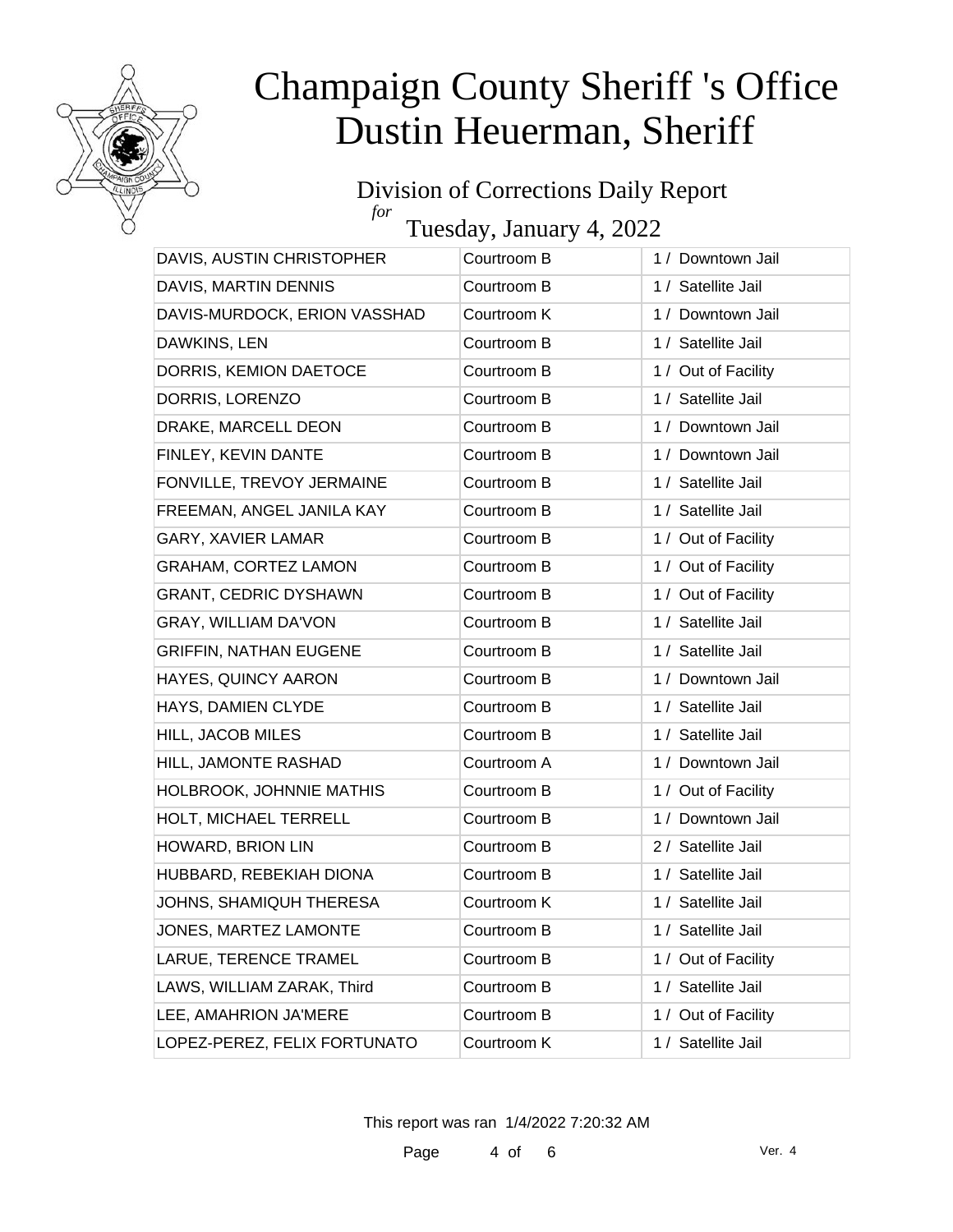

#### Division of Corrections Daily Report *for*

Tuesday, January 4, 2022

| LOVELESS, DUSTIN DEE            | Courtroom B | 1 / Satellite Jail  |
|---------------------------------|-------------|---------------------|
| <b>MARTIN, JEREMIAH FRANCIS</b> | Courtroom B | 1 / Downtown Jail   |
| MARTIN, MANNIX TILMOND          | Courtroom B | 1 / Satellite Jail  |
| MASON, RYAN ONEIAL              | Courtroom K | 1 / Downtown Jail   |
| MCCLAIN, HURCHEL JOSEPH         | Courtroom B | 1 / Satellite Jail  |
| MCCLENDON, CALVIN M             | Courtroom A | 1 / Downtown Jail   |
| MCGAHA, CHRISTOPHER D           | Courtroom B | 1 / Satellite Jail  |
| MCLAURIN, KEYON A               | Courtroom B | 1 / Out of Facility |
| METCALFE, LANELL JARON          | Courtroom B | 1 / Downtown Jail   |
| MILES, DARRION ANTONIO KEVONTA  | Courtroom B | 1 / Out of Facility |
| MILES, DEVLON VON, Junior       | Courtroom B | 1 / Downtown Jail   |
| MILLER, JOSE LOVELL             | Courtroom B | 1 / Satellite Jail  |
| MINER, DION DOMINIQUE           | Courtroom K | 1 / Satellite Jail  |
| MOCKBEE, KRISTOPHER ALLEN       | Courtroom K | 1 / Satellite Jail  |
| NELSON, RORY DEMOND             | Courtroom B | 1 / Satellite Jail  |
| PETERSON, CHARLES               | Courtroom K | 1 / Satellite Jail  |
| RANGEL, ADRIAN                  | Courtroom B | 1 / Satellite Jail  |
| RENNELS, PAUL LEE               | Courtroom K | 1 / Satellite Jail  |
| REXROAD, CALVIN ALLEN           | Courtroom B | 1 / Satellite Jail  |
| RICE, RONISE LOVEIL             | Courtroom K | 1 / Satellite Jail  |
| RICHARDSON, JOHNNY LINDAL       | Courtroom B | 1 / Downtown Jail   |
| ROBINSON, DONNELL LEVON         | Courtroom B | 1 / Downtown Jail   |
| RUFFIN, JONATHON CECIL          | Courtroom B | 1 / Satellite Jail  |
| RUNGE, ANDRE MARSEAN            | Courtroom B | 1 / Out of Facility |
| SANDERS, MARKELL LAMAR          | Courtroom B | 1 / Satellite Jail  |
| SANDERS, MICHAEL JEAN           | Courtroom B | 1 / Downtown Jail   |
| SHORTER, JAQUAN MAURICE         | Courtroom K | 1 / Downtown Jail   |
| STARKS, RAMEON TAHZIER          | Courtroom B | 1 / Downtown Jail   |
| STOVER, JOSH ANDREW             | Courtroom B | 1 / Satellite Jail  |